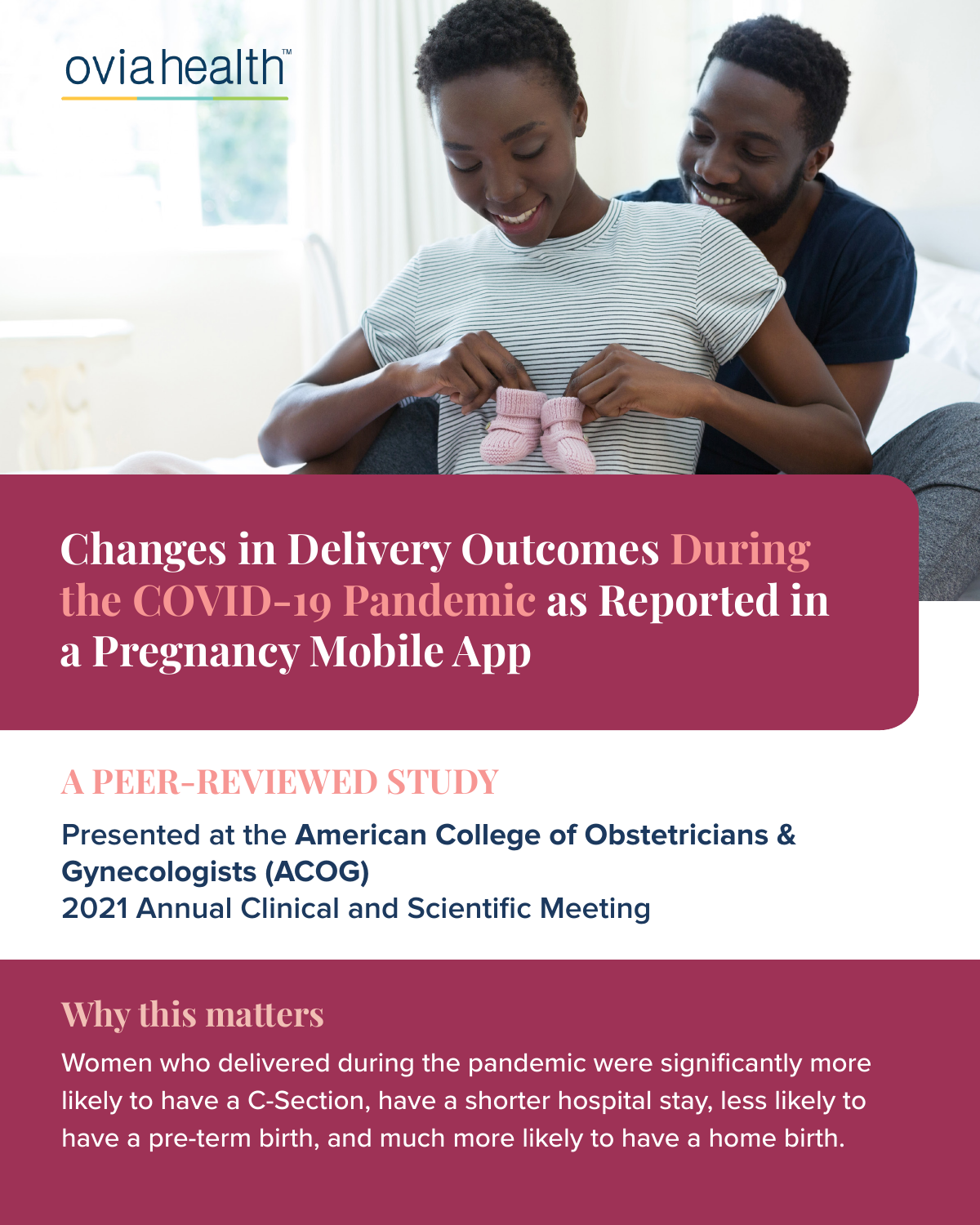## **Background**

Over the last year, COVID-19 changed everything, including the experience of pregnancy, birth, and early parenthood. New mothers faced unprecedented challenges, from restrictions on visitors and support persons during hospital births, to the isolation of caring for an infant during quarantine, and the struggle of managing childcare and work in a world turned upside down. In order to better understand the scope of COVID-19's impact on delivery and maternal outcomes, and to illuminate these impacts for our community and the scientific community, we took a look at Ovia Health's data.

# **Study design**

Using anonymous data from 415,125 births in 2019 and 2020, we created two cohorts for comparison: pre-COVID (for births between October 2019 and March 2020) and during-COVID (for births between April 2020 and September 2020).

**Our research study uncovered trends in birth outcomes that everyone in the healthcare community and beyond had been wondering throughout the pandemic.**

## **Key findings**

Most notably, compared to mothers who delivered pre-COVID, mothers who delivered during COVID:



### **A more detailed study is needed, but these trends should be monitored**

Our study offers insight into the stresses and strains the pandemic has put on pregnant mothers, new parents, and babies—as well as our healthcare system. We found a significant rise in c-sections, which can raise health risks for mothers, as well as healthcare costs. And, at the same time that mothers experienced more medical interventions, their hospital stays grew shorter. As such, it'll be important to track if hospital length of stay bounces back to pre-COVID lengths, and if there are any lasting impacts on women who didn't receive the typical length of post-birth care in the hospital.